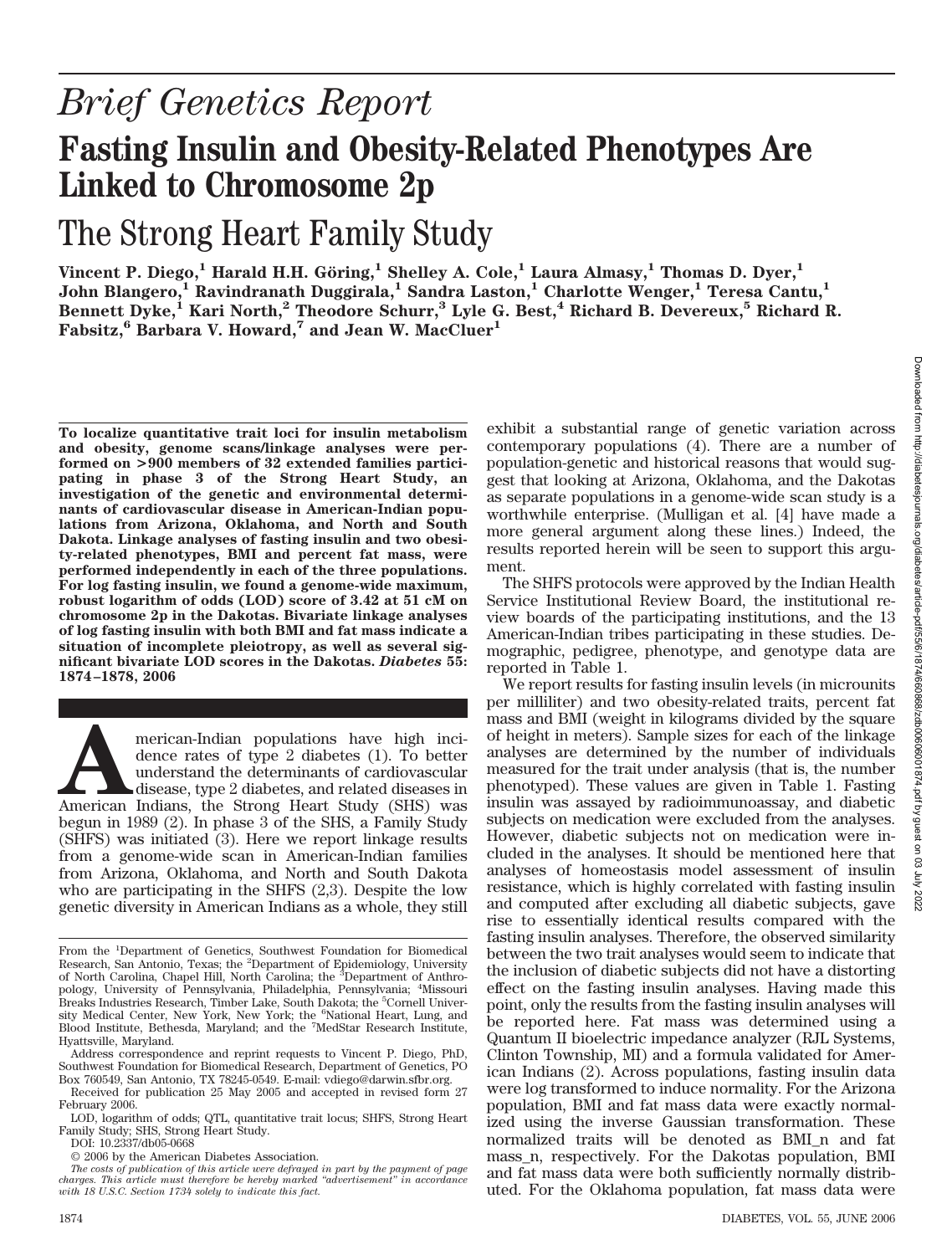#### TABLE 1

Descriptive characteristics of SHFS participants

|                                   | Arizona               | <b>Dakotas</b>        | <b>Oklahoma</b>       |
|-----------------------------------|-----------------------|-----------------------|-----------------------|
| Demographics                      |                       |                       |                       |
| Age (years)                       | $42(18-88)$           | $41(18-88)$           | $44(18-88)$           |
| $n$ (M/F)                         | 341 (142/199)         | 327 (129/198)         | 307 (138/169)         |
| Pedigrees                         |                       |                       |                       |
| No.                               | 13                    | 6                     | 11                    |
| Pedigree size $(n)^*$             | $53(3-95)$            | $138(19-208)$         | $40(24-55)$           |
| No. of generations                | 5                     | 5                     | 5                     |
| Phenotypes                        |                       |                       |                       |
| Fasting insulin $(\mu U/ml)$      | $27.8 \pm 23.3$ (263) | $20.8 \pm 19.9$ (296) | $19.4 \pm 22.8$ (275) |
| BMI $\left(\frac{kg}{m^2}\right)$ | $34.9 \pm 8.7$ (348)  | $30.2 \pm 5.9$ (323)  | $30.5 \pm 6.5$ (309)  |
| Percent fat mass                  | $40.3 \pm 9.5$ (336)  | $34.6 \pm 9.4$ (312)  | $34.3 \pm 9.3$ (306)  |
| $n$ genotyped                     | 341                   | 327                   | 307                   |

Data are mean (range) or mean  $\pm$  SD  $(n)$ , unless otherwise indicated. \*Not all individuals were studied.

sufficiently normally distributed, whereas BMI data were exactly normalized using the inverse Gaussian transformation. For all linkage analyses, we used age, sex, age $^2$ , age  $\times$ sex, and age<sup>2</sup>  $\times$  sex as covariates.

Fasting blood samples were collected at the SHS regional clinics. Buffy coats were stored at the clinics at -80°C and transported on dry ice to the Southwest Foundation for Biomedical Research (San Antonio, TX) for DNA extraction. To genotype SHS participants, we used the ABI PRISM Linkage Mapping Set-MD10 (version 2.5; Applied Biosystems, Foster City, CA), which consists of PCR primers that amplify dinucleotide repeat microsatellite loci (short tandem repeats) selected from the Genethon human linkage map (5). DNA from study participants was arrayed on 384-well PCR plates using the Robbins Hydra-96 Microdispenser (Sunnyvale, CA). PCRs used the True Allele PCR Premix (Applied Biosystems), and amplification was performed in Applied Biosystems 9700 thermocyclers. The products of separate PCRs, for each individual, were pooled using the Robbins Hydra-96 Microdispenser, and a labeled size standard was added to each pool. The pooled PCR products were loaded into an ABI PRISM 377 or 3100 Genetic Analyzer for laser-based automated genotyping. The short tandem repeats and standards were detected and quantified, and genotypes were scored using the Genotyper software package (Applied Biosystems).

We finalized on the pedigrees that were most supported by the genotype data, as inferred from PREST (6) statistics. Using Simwalk II (7), we eliminated mistyping errors at a blanking rate of  $\leq$ 2% of the total number of genotypes for the Arizona, Dakotas, and Oklahoma centers. Using Loki (8), we computed matrices of empirical estimates of identity-by-descent allele sharing at points throughout the genome for every relative pair. The identity-by-descent matrices are required for our linkage analyses. PREST, Simwalk II, and Loki require chromosomal maps of genotype markers for all 22 autosomes. Across populations, we used the same sex-averaged chromosomal maps, which were obtained from the Marshfield Center for Medical Genetics (http://research.marshfieldclinic.org/genetics).

For univariate linkage analyses, we used variance components methods as implemented in SOLAR (9). Under a bivariate linkage analysis approach (10), previous studies have established quantitative trait locus (QTL) pleiotropy with respect to insulin and obesity-related traits at putative QTLs on chromosomes 6q and 7q (11,12). QTL pleiotropy may be defined as the condition whereby one QTL influences two or more traits (10 –12). To address the QTL pleiotropy hypothesis in American Indians in the SHFS, we performed bivariate linkage analyses of two-trait combinations of log fasting insulin with BMI and fat mass. We distinguish between complete and incomplete pleiotropy. The QTL correlation coefficient is unity (or  $-1$ , depending on the sign of the polygenic correlation coefficient) under complete pleiotropy, whereas nonzero departures from unity (or  $-1$ ) define incomplete pleiotropy. Incomplete pleiotropy may be due to the differential influence of epistasis or genotype-by-environment interaction on one trait relative to the other (10) or to variants in a QTL that have differential effects on the traits (12). In contradistinction, complete pleiotropy is an ideal case whereby one QTL affects two or more traits with no interactions or allelic heterogeneity involved. The only other possible alternative under a bivariate model is coincident linkage, which is defined as the condition whereby two completely uncorrelated loci exist in close proximity under a linkage signal  $(10-12)$ . To test for pleiotropy, we carried out likelihood ratio tests of the significance of the obesityrelated phenotypes under the bivariate model. The likelihood ratio test statistic is distributed as a one-half–to– onehalf mixture of  $\chi^2$  random variables with 1 and 2 df. To test for complete pleiotropy, we performed similar tests of the null hypothesis, which states that the QTL correlation coefficient between the two traits analyzed is equal to 1 (10,11). In this case, the likelihood ratio test statistic is distributed as a one-half–to–one-half mixture of  $\chi^2$  random variables with point mass at zero and 1 df (10,11). Under coincident linkage, the null hypothesis is that the QTL correlation coefficient equals 0. The likelihood ratio test statistic in this third case is distributed as a  $\chi^2$  random variable with  $1$  df  $(10,11)$ . All linkage analyses were performed independently within field centers (AZ, OK, and ND/SD). We report robust logarithm of odds (LOD) scores according to the correction method analytically derived in Blangero et al. (13) for the Dakotas and Oklahoma univariate linkage analyses. These robust LOD scores are effectively free from type I error due to a misspecified model. For Arizona, the correction method slightly increases the observed LOD scores. To be conservative, we report the lower scores. The correction method is not yet supported in SOLAR for bivariate linkage analyses.

For the Dakotas center, the genome-wide maximum, robust LOD scores for log fasting insulin, BMI, and fat mass are 3.42 at 51 cM on chromosome 2 near marker D2S165 (Fig. 1), 1.12 at 45 cM on chromosome 2, and 2.23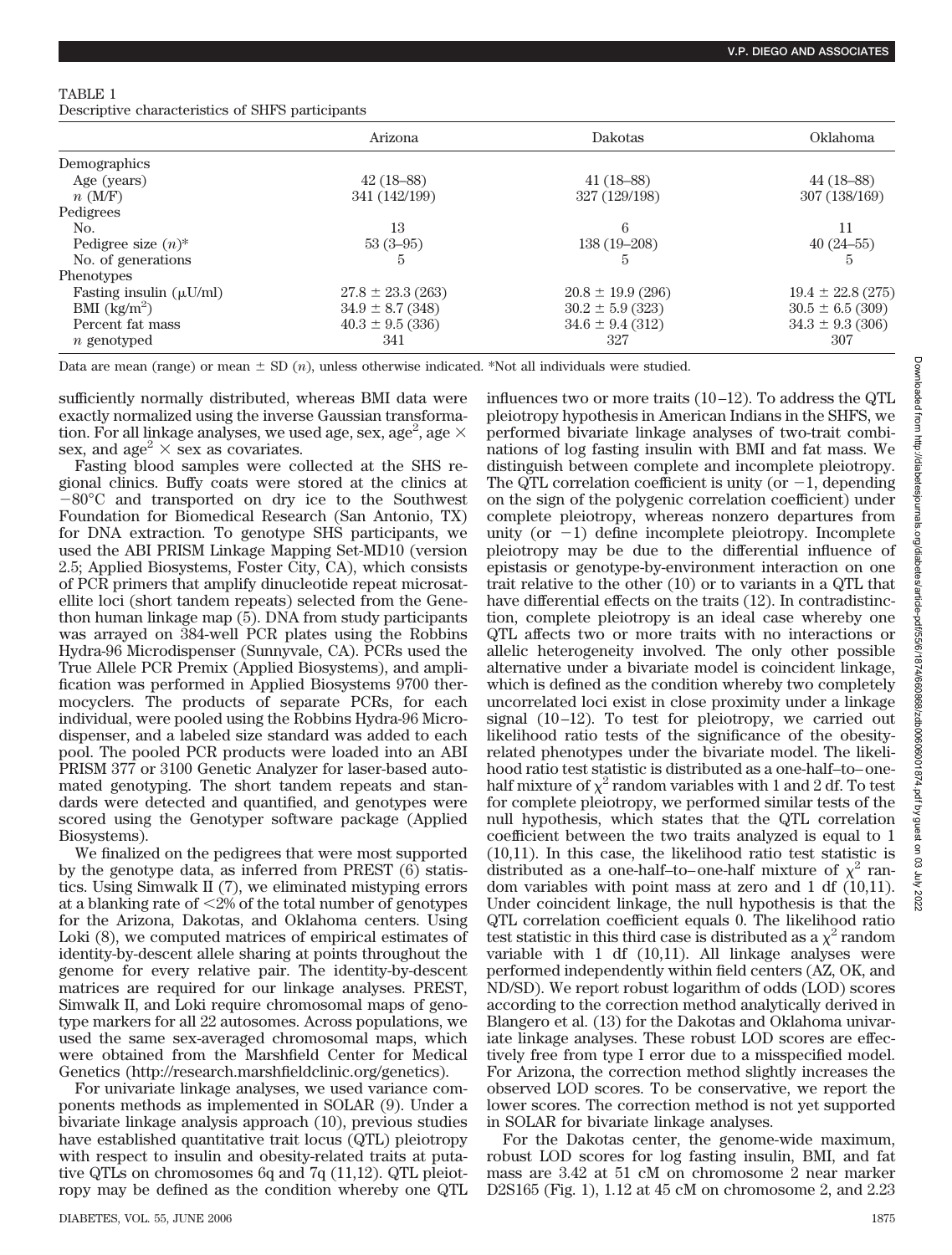

**FIG. 1. Univariate linkage signals for log fasting insulin from the Dakotas (solid line) and Arizona (dotted line) centers on chromosome 2.**

at 66 cM on chromosome 11, respectively. It should be pointed out that the robust LOD score for log fasting insulin decreases to 2.8 at the same general region on chromosome 2 after excluding all diabetic subjects. Roughly speaking, an LOD score  $>3.0$  is significant. A suggestive, robust LOD score (LOD  $>2.0$ ) of 2.50 was also found for log fasting insulin (but not for the other two traits) at 69 cM on chromosome 13 for the Dakotas center. For the Arizona center, the genome-wide maximum LOD scores for log fasting insulin, BMI n, and fat mass n are 2.01 at 88 cM on chromosome 15, 2.59 at 208 cM on chromosome 4, and 1.94 at 107 cM on chromosome 7, respectively. Another suggestive LOD score for BMI\_n is 2.3 at 76 cM on chromosome 2. For the Oklahoma center, the genome-wide maximum LOD scores for log fasting insulin, BMI\_n, and fat mass are 2.61 at 165 cM on chromosome 3, 1.18 at 205 cM on chromosome 3, and 1.65 at 22 cM on chromosome 1, respectively. There were no other suggestive LOD scores for Oklahoma. The significant linkage signal for log fasting insulin on chromosome 2p is reported in Fig. 1 (along with a weaker Arizona center log fasting insulin signal in the same region). The log fasting insulin signal on chromosome 2p from the Oklahoma center is negligible. The Arizona and Oklahoma centers gave negligible

signals on chromosome 2 under the bivariate analyses. The bivariate results for the Dakotas center are presented in Table 2 and Fig. 2. We offer the following interpretations for the *P* values in Table 2. Although neither of the obesity-related traits seemed to be underlain by QTLs on chromosome 2 under the univariate analyses, they each made a significant contribution to the bivariate linkage signal, thus implying pleiotropy (Table 2). Moreover, coincident linkage was rejected for these cases (Table 2). Interestingly, complete pleiotropy was also rejected (Table 2), thus indicating incomplete pleiotropy (10,12). Bivariate linkage signals on chromosome 2 for the Dakotas center are reported in Fig. 2. We found LOD scores (adjusted for 3 df) of 3.43 at 48 cM for log fasting insulin plus fat mass and 2.91 at 52 cM for log fasting insulin plus BMI. It is important to note that, while the polygenic genetic correlation between BMI and fat mass was estimated to be  $\sim 0.83$  ( $P = 3.74 \times 10^{-9}$ ), there was no evidence of QTLs on chromosome 2. This would seem to indicate that the bivariate linkage signals on chromosome 2 are not an artifact of redundancy in the obesity-related traits and that the bivariate linkage signals are perhaps better explained by some general relationship of fasting insulin with obesity. Because BMI is often used as a covariate in linkage

TABLE 2

QTL pleiotropy specifically on chromosome 2 for fasting insulin in relation to BMI and fat mass

| QTL correlation coefficient <sup>**</sup> | No pleiotropy             | Complete pleiotropy       | Coincident linkage                                     |
|-------------------------------------------|---------------------------|---------------------------|--------------------------------------------------------|
| $0.92 \pm 0.11$                           | $P = 6.24 \times 10^{-8}$ | $P = 2.80 \times 10^{-5}$ | $P = 1.57 \times 10^{-8}$<br>$P = 4.08 \times 10^{-8}$ |
|                                           | $0.69 \pm 0.21$           | $P = 5.18 \times 10^{-8}$ | $P = 2.43 \times 10^{-6}$                              |

Data are mean  $\pm$ SD unless otherwise indicated. These results are for the genome-wide maximum under the bivariate linkage analyses for each trait pair (see text).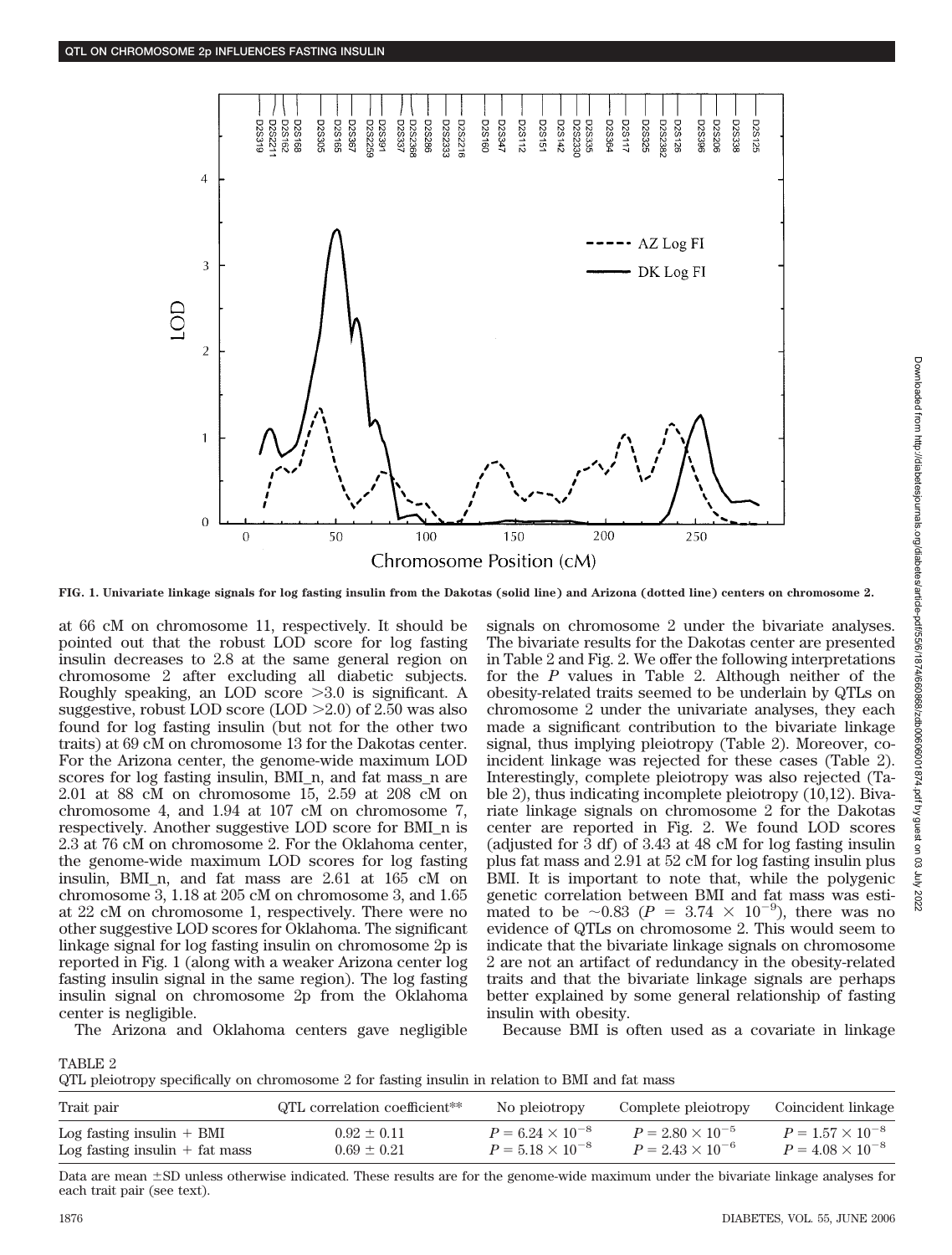

**FIG. 2. Bivariate linkage signals for log fasting insulin in relation to obesity-related phenotypes from the Dakotas center. Dashed line, log fasting insulin plus BMI; solid line, log fasting insulin plus fat mass.**

analyses of insulin-metabolism phenotypes, we performed our linkage analysis of log fasting insulin in the Dakotas center with BMI as an additional covariate. We found that the original linkage signal became nonsignificant. Duggirala et al. (14) reported a similar result, in which their original genome-wide maximum LOD scores of 4.2 and 3.2 for 32,33-split proinsulin and intact proinsulin, respectively, declined to nonsignificance after including BMI as a covariate. They interpreted this result to indicate strong pleiotropic effects affecting insulin and obesity-related phenotypes. This conclusion is consistent with our bivariate results.

Linkage to chromosome 2p was originally reported for serum leptin levels in Mexican Americans (15) and was replicated in French Caucasians (16) and African Americans (17). The proopiomelanocortin gene (*POMC*) (15–17), which is located at  $\sim$  44 cM, is one possible candidate gene that may be underlying our linkage signal. That *POMC* variation is important in energy metabolism is suggested by loss-of-function mutations in the *POMC* gene associated with hyperphagia and obesity in humans (18) and by a *POMC*-deletion knockout mouse model of hyperphagia and obesity (19). The point-wise, robust LOD score in the Dakotas center at 44 cM is 2.73, and the point-wise LOD score in the Arizona center at 44 cM is 1.18 for log fasting insulin. One limitation of the present study is that serum leptin could not be tested because leptin was unavailable for analysis. Given the above evidence from univariate linkage analyses of fasting insulin and from bivariate linkage analyses of fasting insulin in relation to obesityrelated phenotypes, however, we feel that *POMC* is a likely candidate gene underlying our univariate and bivariate signals.

It is perhaps not too surprising that only the Dakotas center showed evidence of possible linkage to chromosome 2p, whereas the Arizona and Oklahoma centers showed very little to no evidence in this regard. We may have identified a gene that segregates in a few families and/or one that is most readily detectable in the very large extended families from the Dakotas. We found that multiple families contributed to the genome-wide maximum LOD score of 3.42 for log fasting insulin. To clarify the situation up to this point, we carried out formal tests of linkage heterogeneity (rev. in 20) using the program HOMO, which was written by Dr. H.H.H. Göring and is available upon request. We found no evidence of linkage heterogeneity.

In summary, we have detected a QTL on chromosome 2p that influences fasting insulin in American Indians in the Dakotas center of the Strong Heart Family Study; the QTL appears to be present primarily in a few very large families. Additionally, bivariate analyses indicate that this QTL may affect measures of obesity. Future studies will focus on identifying the functional gene in these families.

### **ACKNOWLEDGMENTS**

This research was funded by grants U01 HL65520, U01 HL41642, U01 HL41652, U01 HL41654, U01 HL65521, and MH59490.

Foremost, we thank the American-Indian tribes participating in the SHFS. We also thank the directors and respective staff members of the SHFS clinics in Arizona, Oklahoma, and the Dakotas. The views expressed in this article are those of the authors and do not necessarily reflect those of the Indian Health Service.